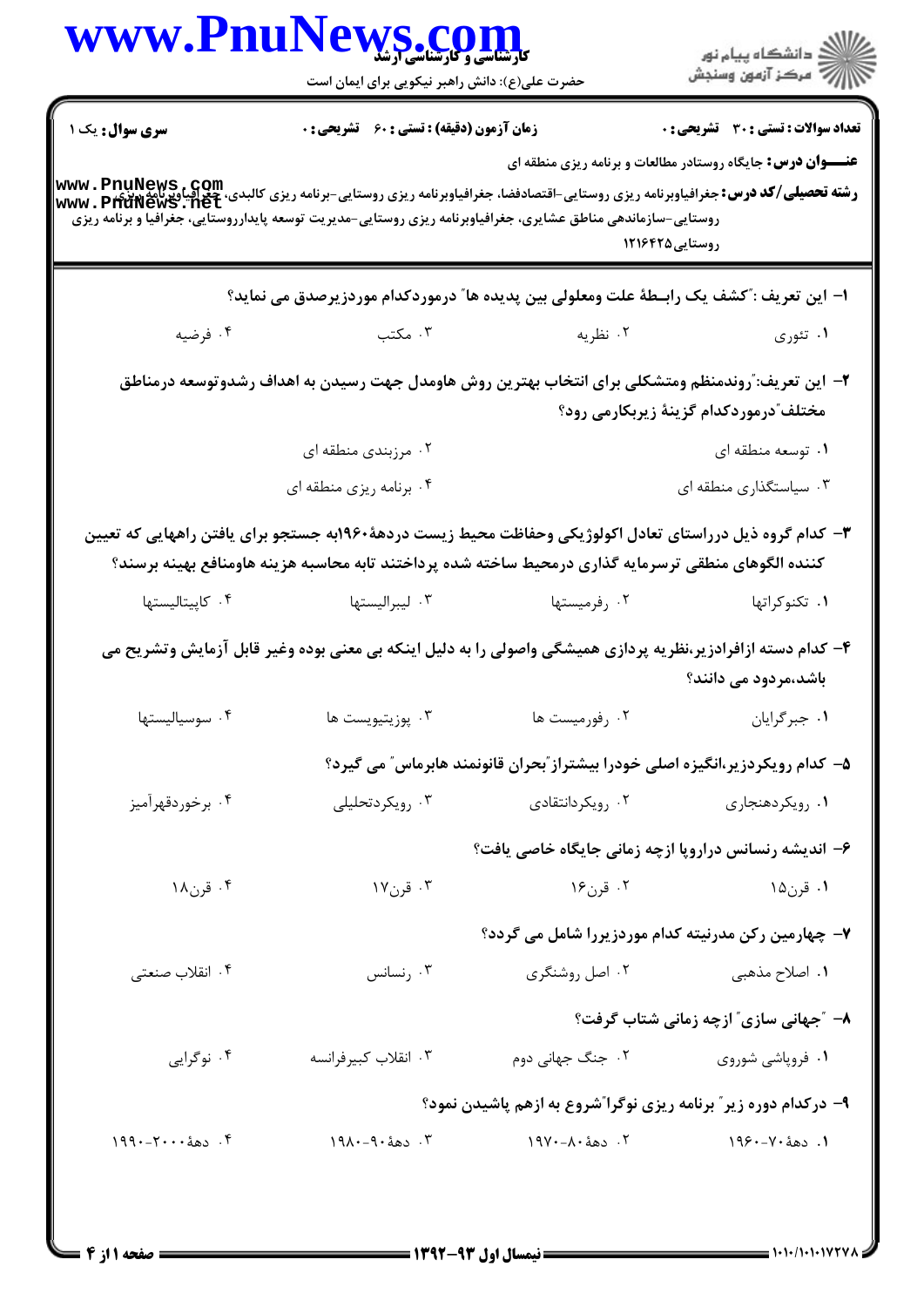| <b>زمان آزمون (دقیقه) : تستی : 60 ٪ تشریحی : 0</b><br><b>تعداد سوالات : تستي : 30 ٪ تشريحي : 0</b><br><b>عنـــوان درس:</b> جایگاه روستادر مطالعات و برنامه ریزی منطقه ای<br>  www . PnuNews . com<br>  رشته تحصیلی/کد درس: جغرافیاوبرنامه ریزی روستایی- قتصادفضا، جغرافیاوبرنامه ریزی روستایی-برنامه ریزی کالبدی، حجرافیاوبرنامه<br>  www . PhuNews . net<br>روستایی-سازماندهی مناطق عشایری، جغرافیاوبرنامه ریزی روستایی-مدیریت توسعه پایدارروستایی، جغرافیا و برنامه ریزی<br>روستایی1۲۱۶۴۲۵<br>∙ا− درکدام نوع برنامه ریزی زیر ٌوکالت″ اهمیت چندانی ندارد؟<br>۰۲ هرجابرنامه ریزی عمرانی غالب است.<br>۰۱ هرجابرنامه ریزی بخشی غالب است.<br>۰۴ هرجابرنامه ریزی محلی غالب است<br>۰۳ هرجابرنامه ریزی یکپارچه غالب است.<br>1۱– اولین دسته سازمانهایی که درفرآیند ّبرنامه ریزی جمعی ّ ورودشان به ذهن خطورمی نمایند،کدامند؟<br>۰۲ نمایندگان گروههای خاص<br>۰۱ احزاب سیاسی<br>۰۳ انجمن های تخصص گرا<br>۰۴ سازمانهای شهری<br><b>۱۲- مهمترین هدف برنامه ریزی شهری چیست؟</b><br>٠٢ تعيين محل احداث مسكن<br>۰۱ ایجاد ارتباط سریع درشهر<br>۰۴ تبیین حوزه نفوذ و تأثیرآن درشهر<br>۰۳ هماهنگ نمودن عملکردهای مختلف شهر<br>۱۳– کدام یک ازنظریه پردازان ذیل درخصوص نظریهٔ جنسیتی معتقدند ؒزنان نیزمانندمردان می توانندتحصیل نماینداماسرنوشت<br>سياسي آنها راتنهاطبيعت تعيين<br>نمی کند؟<br>۰۴ لاک<br>۰۳ ژان ژاک رسو<br>۰۲ ارسطو<br>۰۱ افلاطون<br>۱۴– کدام نظریهٔ زیربا پذیرش اهمیت نیازهای عملی برموضوع ؒ راهبردی جنسیتی ؒ تأکیدبسیار جدی دارد؟<br>۰۴ توانمندسازی<br>۰۳ فقرزدایی<br>۰۲ برابری(عدالت)<br>۰۱ رفاه<br>۱۵– ازدیدگاه کدام گروه زیر،استفاده ازابزارهای پولی برای مهار تورم بویژه در درازمدت ساده لوحانه است؟<br>۰۲ طرفداران نظريهٔ رشدسرمايه داري<br>٠١ طرفداران نظريه ساختار گرايان<br>۰۴ طرفداران نظريهٔ نيازهاي اساسي<br>۰۳ طرفداران نظريهٔ رشد ازخارج<br>۱۶– کدامیک ازافرادزیر،نظریهٔ ًعملکرد های شهری در توسعه روستایی  ًرامطرح می نماید؟<br>۰۳ گاليين<br>۰۲ زیپف<br>۰۴ راندینلی<br>۰۱ والتر کریستالر<br>۱۷– کدامیک ازافرادزیر سلسله مراتب عملکردی رابصورت تجربی بدست آورد ومکانهای مرکزی را ازدیدگاه روستایی تجزیه<br>وتحليل كرد؟<br>۰۴ نورکز<br>۰۳ روستو<br>۰۲ گالپين<br>۰۱ لوش |                        | VS .COM<br>حضرت علی(ع): دانش راهبر نیکویی برای ایمان است |  | د دانشڪاه پيام نور<br>7- مرڪز آزمون وسنڊش |  |
|---------------------------------------------------------------------------------------------------------------------------------------------------------------------------------------------------------------------------------------------------------------------------------------------------------------------------------------------------------------------------------------------------------------------------------------------------------------------------------------------------------------------------------------------------------------------------------------------------------------------------------------------------------------------------------------------------------------------------------------------------------------------------------------------------------------------------------------------------------------------------------------------------------------------------------------------------------------------------------------------------------------------------------------------------------------------------------------------------------------------------------------------------------------------------------------------------------------------------------------------------------------------------------------------------------------------------------------------------------------------------------------------------------------------------------------------------------------------------------------------------------------------------------------------------------------------------------------------------------------------------------------------------------------------------------------------------------------------------------------------------------------------------------------------------------------------------------------------------------------------------------------------------------------------------------------------------------------------------------------------------------------------------------------------------------------------------------|------------------------|----------------------------------------------------------|--|-------------------------------------------|--|
|                                                                                                                                                                                                                                                                                                                                                                                                                                                                                                                                                                                                                                                                                                                                                                                                                                                                                                                                                                                                                                                                                                                                                                                                                                                                                                                                                                                                                                                                                                                                                                                                                                                                                                                                                                                                                                                                                                                                                                                                                                                                                 | <b>سری سوال : ۱ یک</b> |                                                          |  |                                           |  |
|                                                                                                                                                                                                                                                                                                                                                                                                                                                                                                                                                                                                                                                                                                                                                                                                                                                                                                                                                                                                                                                                                                                                                                                                                                                                                                                                                                                                                                                                                                                                                                                                                                                                                                                                                                                                                                                                                                                                                                                                                                                                                 |                        |                                                          |  |                                           |  |
|                                                                                                                                                                                                                                                                                                                                                                                                                                                                                                                                                                                                                                                                                                                                                                                                                                                                                                                                                                                                                                                                                                                                                                                                                                                                                                                                                                                                                                                                                                                                                                                                                                                                                                                                                                                                                                                                                                                                                                                                                                                                                 |                        |                                                          |  |                                           |  |
|                                                                                                                                                                                                                                                                                                                                                                                                                                                                                                                                                                                                                                                                                                                                                                                                                                                                                                                                                                                                                                                                                                                                                                                                                                                                                                                                                                                                                                                                                                                                                                                                                                                                                                                                                                                                                                                                                                                                                                                                                                                                                 |                        |                                                          |  |                                           |  |
|                                                                                                                                                                                                                                                                                                                                                                                                                                                                                                                                                                                                                                                                                                                                                                                                                                                                                                                                                                                                                                                                                                                                                                                                                                                                                                                                                                                                                                                                                                                                                                                                                                                                                                                                                                                                                                                                                                                                                                                                                                                                                 |                        |                                                          |  |                                           |  |
|                                                                                                                                                                                                                                                                                                                                                                                                                                                                                                                                                                                                                                                                                                                                                                                                                                                                                                                                                                                                                                                                                                                                                                                                                                                                                                                                                                                                                                                                                                                                                                                                                                                                                                                                                                                                                                                                                                                                                                                                                                                                                 |                        |                                                          |  |                                           |  |
|                                                                                                                                                                                                                                                                                                                                                                                                                                                                                                                                                                                                                                                                                                                                                                                                                                                                                                                                                                                                                                                                                                                                                                                                                                                                                                                                                                                                                                                                                                                                                                                                                                                                                                                                                                                                                                                                                                                                                                                                                                                                                 |                        |                                                          |  |                                           |  |
|                                                                                                                                                                                                                                                                                                                                                                                                                                                                                                                                                                                                                                                                                                                                                                                                                                                                                                                                                                                                                                                                                                                                                                                                                                                                                                                                                                                                                                                                                                                                                                                                                                                                                                                                                                                                                                                                                                                                                                                                                                                                                 |                        |                                                          |  |                                           |  |
|                                                                                                                                                                                                                                                                                                                                                                                                                                                                                                                                                                                                                                                                                                                                                                                                                                                                                                                                                                                                                                                                                                                                                                                                                                                                                                                                                                                                                                                                                                                                                                                                                                                                                                                                                                                                                                                                                                                                                                                                                                                                                 |                        |                                                          |  |                                           |  |
|                                                                                                                                                                                                                                                                                                                                                                                                                                                                                                                                                                                                                                                                                                                                                                                                                                                                                                                                                                                                                                                                                                                                                                                                                                                                                                                                                                                                                                                                                                                                                                                                                                                                                                                                                                                                                                                                                                                                                                                                                                                                                 |                        |                                                          |  |                                           |  |
|                                                                                                                                                                                                                                                                                                                                                                                                                                                                                                                                                                                                                                                                                                                                                                                                                                                                                                                                                                                                                                                                                                                                                                                                                                                                                                                                                                                                                                                                                                                                                                                                                                                                                                                                                                                                                                                                                                                                                                                                                                                                                 |                        |                                                          |  |                                           |  |
|                                                                                                                                                                                                                                                                                                                                                                                                                                                                                                                                                                                                                                                                                                                                                                                                                                                                                                                                                                                                                                                                                                                                                                                                                                                                                                                                                                                                                                                                                                                                                                                                                                                                                                                                                                                                                                                                                                                                                                                                                                                                                 |                        |                                                          |  |                                           |  |
|                                                                                                                                                                                                                                                                                                                                                                                                                                                                                                                                                                                                                                                                                                                                                                                                                                                                                                                                                                                                                                                                                                                                                                                                                                                                                                                                                                                                                                                                                                                                                                                                                                                                                                                                                                                                                                                                                                                                                                                                                                                                                 |                        |                                                          |  |                                           |  |
|                                                                                                                                                                                                                                                                                                                                                                                                                                                                                                                                                                                                                                                                                                                                                                                                                                                                                                                                                                                                                                                                                                                                                                                                                                                                                                                                                                                                                                                                                                                                                                                                                                                                                                                                                                                                                                                                                                                                                                                                                                                                                 |                        |                                                          |  |                                           |  |
|                                                                                                                                                                                                                                                                                                                                                                                                                                                                                                                                                                                                                                                                                                                                                                                                                                                                                                                                                                                                                                                                                                                                                                                                                                                                                                                                                                                                                                                                                                                                                                                                                                                                                                                                                                                                                                                                                                                                                                                                                                                                                 |                        |                                                          |  |                                           |  |
|                                                                                                                                                                                                                                                                                                                                                                                                                                                                                                                                                                                                                                                                                                                                                                                                                                                                                                                                                                                                                                                                                                                                                                                                                                                                                                                                                                                                                                                                                                                                                                                                                                                                                                                                                                                                                                                                                                                                                                                                                                                                                 |                        |                                                          |  |                                           |  |
|                                                                                                                                                                                                                                                                                                                                                                                                                                                                                                                                                                                                                                                                                                                                                                                                                                                                                                                                                                                                                                                                                                                                                                                                                                                                                                                                                                                                                                                                                                                                                                                                                                                                                                                                                                                                                                                                                                                                                                                                                                                                                 |                        |                                                          |  |                                           |  |
|                                                                                                                                                                                                                                                                                                                                                                                                                                                                                                                                                                                                                                                                                                                                                                                                                                                                                                                                                                                                                                                                                                                                                                                                                                                                                                                                                                                                                                                                                                                                                                                                                                                                                                                                                                                                                                                                                                                                                                                                                                                                                 |                        |                                                          |  |                                           |  |
|                                                                                                                                                                                                                                                                                                                                                                                                                                                                                                                                                                                                                                                                                                                                                                                                                                                                                                                                                                                                                                                                                                                                                                                                                                                                                                                                                                                                                                                                                                                                                                                                                                                                                                                                                                                                                                                                                                                                                                                                                                                                                 |                        |                                                          |  |                                           |  |
|                                                                                                                                                                                                                                                                                                                                                                                                                                                                                                                                                                                                                                                                                                                                                                                                                                                                                                                                                                                                                                                                                                                                                                                                                                                                                                                                                                                                                                                                                                                                                                                                                                                                                                                                                                                                                                                                                                                                                                                                                                                                                 |                        |                                                          |  |                                           |  |
|                                                                                                                                                                                                                                                                                                                                                                                                                                                                                                                                                                                                                                                                                                                                                                                                                                                                                                                                                                                                                                                                                                                                                                                                                                                                                                                                                                                                                                                                                                                                                                                                                                                                                                                                                                                                                                                                                                                                                                                                                                                                                 |                        |                                                          |  |                                           |  |
|                                                                                                                                                                                                                                                                                                                                                                                                                                                                                                                                                                                                                                                                                                                                                                                                                                                                                                                                                                                                                                                                                                                                                                                                                                                                                                                                                                                                                                                                                                                                                                                                                                                                                                                                                                                                                                                                                                                                                                                                                                                                                 |                        |                                                          |  |                                           |  |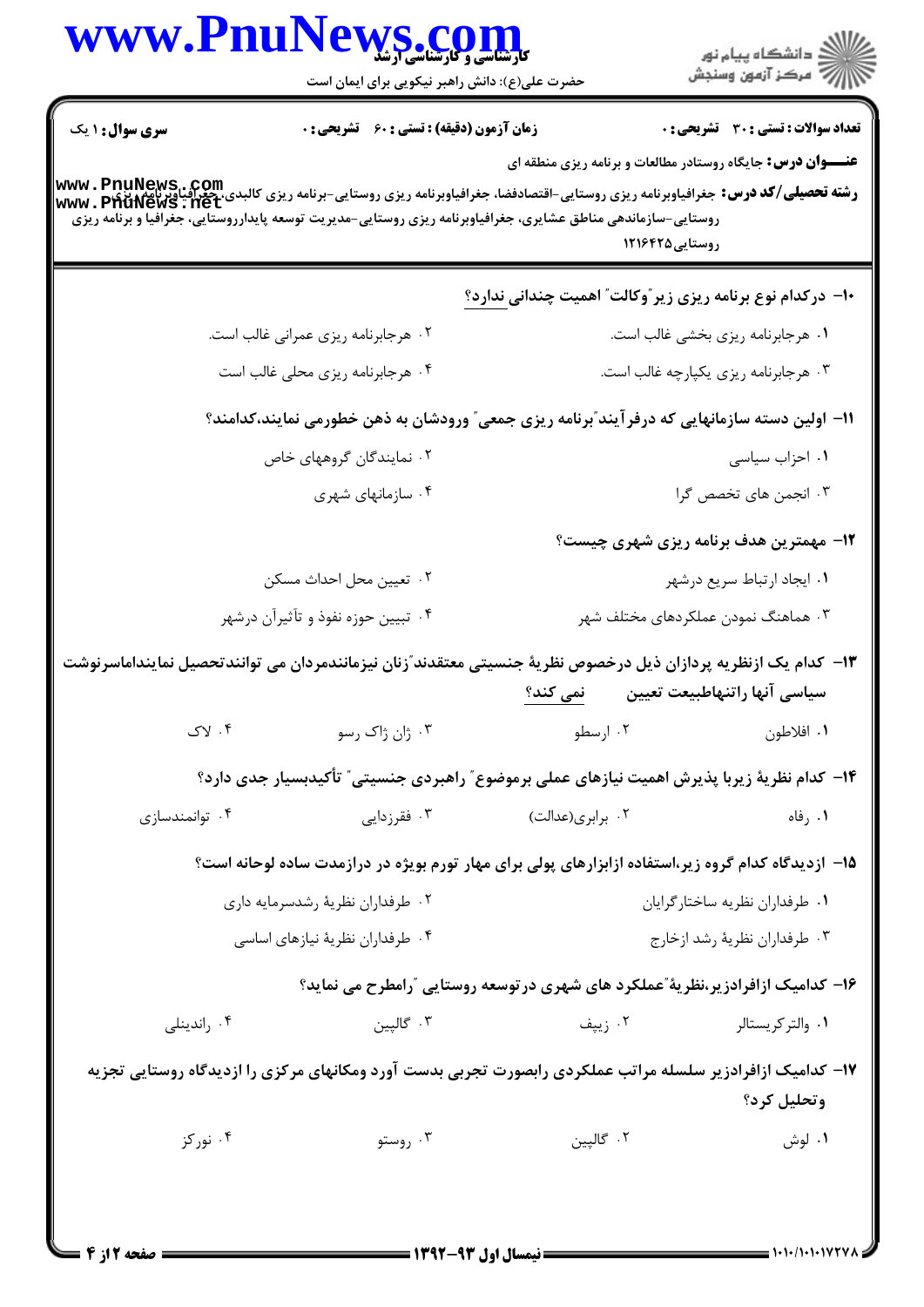| WWW.PnuNews.com                                                                                                                                                                                          | حضرت علی(ع): دانش راهبر نیکویی برای ایمان است      |                                                                   | الاد دانشگاه پيام نور<br>الا مرکز آزمون وسنجش                                                                                              |  |
|----------------------------------------------------------------------------------------------------------------------------------------------------------------------------------------------------------|----------------------------------------------------|-------------------------------------------------------------------|--------------------------------------------------------------------------------------------------------------------------------------------|--|
| <b>سری سوال :</b> ۱ یک                                                                                                                                                                                   | <b>زمان آزمون (دقیقه) : تستی : 60 ٪ تشریحی : 0</b> |                                                                   | <b>تعداد سوالات : تستی : 30 ٪ تشریحی : 0</b>                                                                                               |  |
| <b>رشته تحصیلی/کد درس: PnuNews . COM</b><br>WWW . PhuNews . net<br>WWW . PhuNews . Tet<br>روستایی -سازماندهی مناطق عشایری، جغرافیاوبرنامه ریزی روستایی-مدیریت توسعه پایدارروستایی، جغرافیا و برنامه ریزی |                                                    |                                                                   | <b>عنـــوان درس:</b> جایگاه روستادر مطالعات و برنامه ریزی منطقه ای<br>روستایی1۲۱۶۴۲۵                                                       |  |
|                                                                                                                                                                                                          |                                                    |                                                                   | ۱۸− میردال درمورد بالابودن اثرات پخشایشی وعدم جبران اثرات بازیابی آن معتقداست که کدام عامل زیرممکن است منجربه<br>كاهش توان منطقة فقير شود؟ |  |
|                                                                                                                                                                                                          | ۰۲ کاهش عرضه مسکن                                  |                                                                   | ۰۱ افزایش طول راهها                                                                                                                        |  |
|                                                                                                                                                                                                          | ۰۴ گسترش مساحت اشغال صنايع توليدي                  |                                                                   | ۰۳ خروج سرمايه ونيرو                                                                                                                       |  |
|                                                                                                                                                                                                          |                                                    |                                                                   | ۱۹– اولین نقطه ضعف عمده ″فرضیات تئوری قطب رشد″کدام موردزیراست؟                                                                             |  |
| ۰۲ وجود قطب رشد دریک فضای ذهنی اقتصادی توسط پرو                                                                                                                                                          |                                                    |                                                                   | ٠١ تفاوت بين مفاهيم تراوشي ومفهوم قطبي شدن                                                                                                 |  |
|                                                                                                                                                                                                          | ۰۴ عدم وجود انعطاف لازم دربرخورد باشرايط           |                                                                   | ۰۳ وجود عوامل کندکنندهٔ فرآیند های توسعه دربرخی مکانها                                                                                     |  |
|                                                                                                                                                                                                          |                                                    |                                                                   | +۲- اختلاف عمیق درسطح مختلف دستمزد،درنتیجهٔ وجودنیروی کارارزان محلی وکاربردتکنولوژی سرمایه بر ازمشخصات کدام<br>موردزیراست؟                 |  |
| ۰۴ اقتصادسرمايه داري                                                                                                                                                                                     | ۰۳ اقتصادسوسياليستى                                | ۰۲ اقتصادوابسته                                                   | ۰۱ اقتصاددوگانه                                                                                                                            |  |
|                                                                                                                                                                                                          |                                                    |                                                                   | <b>۲۱</b> – کدام نظریهٔزیر برتأثیرسرمایه های بین المللی برنظام های شهری درسطح ملی نظردارد؟                                                 |  |
| ۰۴ نظرية اقتصادسياسي                                                                                                                                                                                     | ۰۳ نظریهٔ حاشیه نشینی                              | ٠٢ نظريهٔ فريدمن                                                  | ٠١ نظرية راندنيلي                                                                                                                          |  |
|                                                                                                                                                                                                          |                                                    |                                                                   | ۲۲- "دیویدهاروی" کدام عامل زیررا در توسعه ابرشهرهامؤثرمی داند؟                                                                             |  |
| ۰۲ وجود درآمد انتظاردرابرشهرها                                                                                                                                                                           |                                                    | ۰۱ انتقال نیروهای اقتصادی ومفهوم مازاد                            |                                                                                                                                            |  |
|                                                                                                                                                                                                          | ۰۴ وجوديقه سفيدها ياكارمندان عالى رتبه درابرشهرها  |                                                                   | ۰۳ وجود اقتصاد غیررسمی درابرشهرها                                                                                                          |  |
|                                                                                                                                                                                                          |                                                    |                                                                   | ۲۳– "کیندل برگر"درمراحل اولیهٔ رشدکشورهای توسعه یافته ،نقش کدام عامل زیررا بعنوان آخرین عامل تولیدبیشترمی داند؟                            |  |
| ۰۴ نیروی متخصص                                                                                                                                                                                           | ۰۳ زمین                                            | ۰۲ تکنولوژی                                                       | ٠١ سرمايه                                                                                                                                  |  |
|                                                                                                                                                                                                          |                                                    |                                                                   | ۲۴- درسلسله مراتب چهارمرحله ای آر.پی.میسر،ا نقاط رشد درسطح ناحیه کدام نقاط زیرراشامل می شود؟                                               |  |
|                                                                                                                                                                                                          | ۰۲ شهرهای کوچک                                     |                                                                   | ۰۱ شهرهای بزرگ متروپل                                                                                                                      |  |
|                                                                                                                                                                                                          | ۰۴ روستا- شهر                                      |                                                                   | ۰۳ شهرهای متوسط                                                                                                                            |  |
|                                                                                                                                                                                                          |                                                    |                                                                   | ۲۵– نظریهٔ توسعه مراکزاستانها(ایالت ها)معمولا برکدام نظریه های زیردلالت دارد؟                                                              |  |
|                                                                                                                                                                                                          | ۰۲ نظریه های نسبتاً متمرکز                         |                                                                   | ۰۱ نظریه های متمرکز                                                                                                                        |  |
|                                                                                                                                                                                                          | ۰۴ نظریه های ملی                                   |                                                                   | ۰۳ نظریه های غیرمتمرکز                                                                                                                     |  |
|                                                                                                                                                                                                          |                                                    | $\longrightarrow$ ivev ever in the second state $\longrightarrow$ |                                                                                                                                            |  |